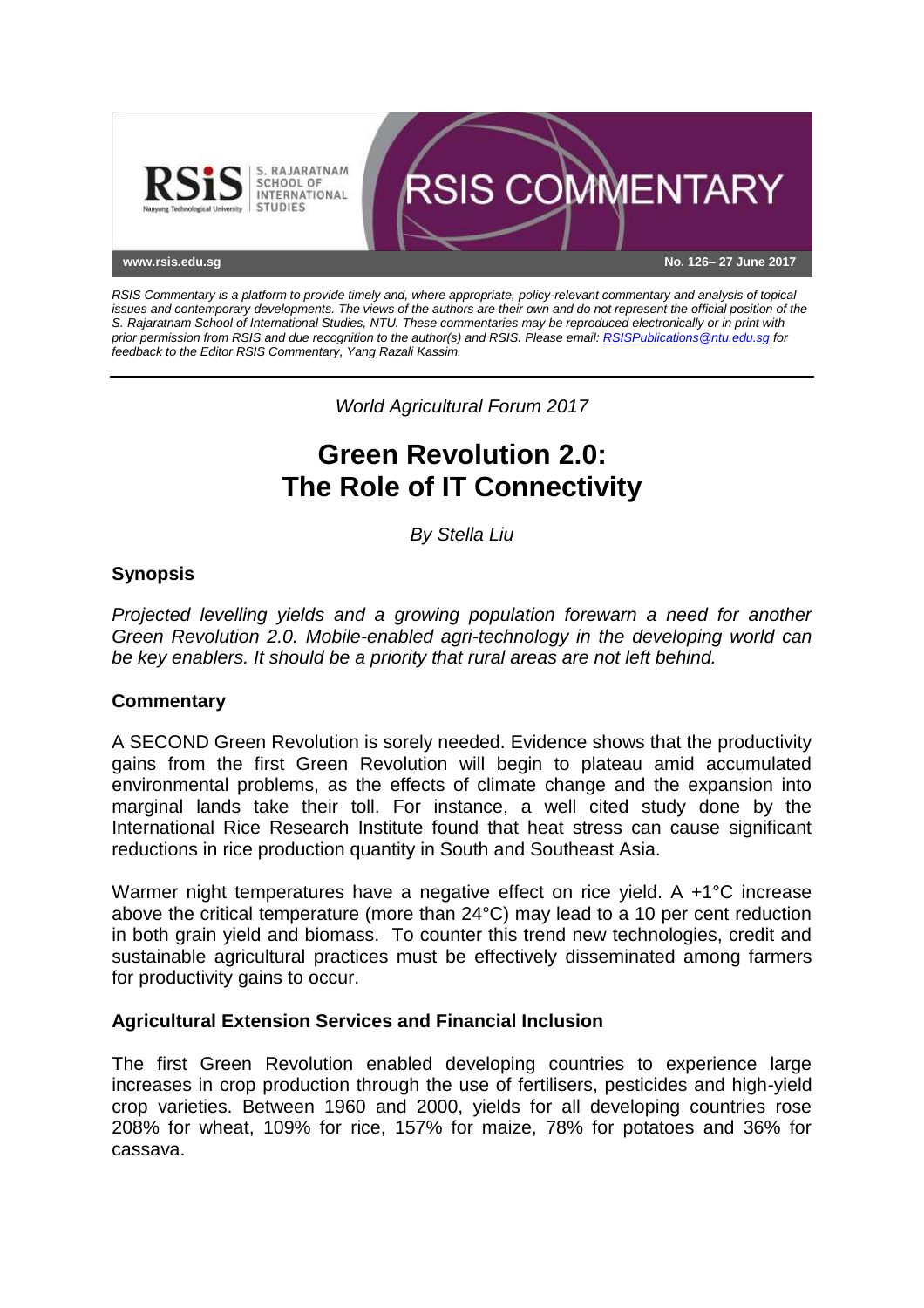This success was most felt with rice growers in Asia and lifted many out of poverty. In Asia, it has been estimated that every 1% increase in crop productivity reduced the number of poor people by 0.48%.

In Asia, a focus on development through industrialisation has led an overall decline in investments and public interest with the agricultural sector. Capital investments and agricultural extension services are key for farmers to properly adopt new technologies and raise their farms' productivity.

Mobile banking and informal mobile-enabled information networks case studies are proving that mobile networks can meet these needs. For instance, mobile banking can allow smallholders to access microfinance, digital payments and financial markets. Sygenta and Mercy Corps have collaborated in Indonesia to provide microfinance for corn farmers. Mercy Corps used an Android Application and SMS services to collect data and develop farmer credit profiles for local banks.

Increasing the availability of individual farmer information enabled the banks to extend loans at more favourable interest rates. In the second phase, the project reached 640 smallholder farmers. Mobile networks have also been used to circulate farming advisory services and market information. For example, Reuters Market Light services over 200,000 smallholder subscribers in 10 different states in India for a cost of US\$1.50 per month.

The farmers receive four SMS messages per day on prices, commodities, and advisory services from a database with information on 150 crops and more than 1,000 markets. Preliminary evidence suggests that the service may have generated \$2–3 billion in income for farmers and over half of them have reduced their spending on agriculture inputs.

## **Mobile Networks and Early Warning Systems**

During the first Green Revolution, farmers experienced a period of high productivity followed by plummeting yields due to water shortages and unprecedented pest and disease outbreaks. Sustaining crop production was a serious challenge as they lacked the knowledge to adequately prepare for these risks.

But with today's technologies, weather conditions can be predicted and mobile networks can help send early warnings to farmers so they can prepare for pest and disease outbreaks. For instance, in Colombia, smallholder farmers faced periods of drought that resulted in a decrease in rice yields from six to five tons per hectare over the past five years. This allowed them to predict that farmers in some regions could save themselves from crop failures by not planting at all.

The 170 rice growers who followed the recommendation to not plant ended up saving \$3.6 million. Yet another is FarmerLink in the Philippines, an early warning system for pest and disease outbreaks. It combines both satellite and farm data to predict and detect potential outbreaks. When threats are identified, farmers receive warnings over their mobile phones. A year after the first pilot launch, nearly 7,500 farmers have joined this network.